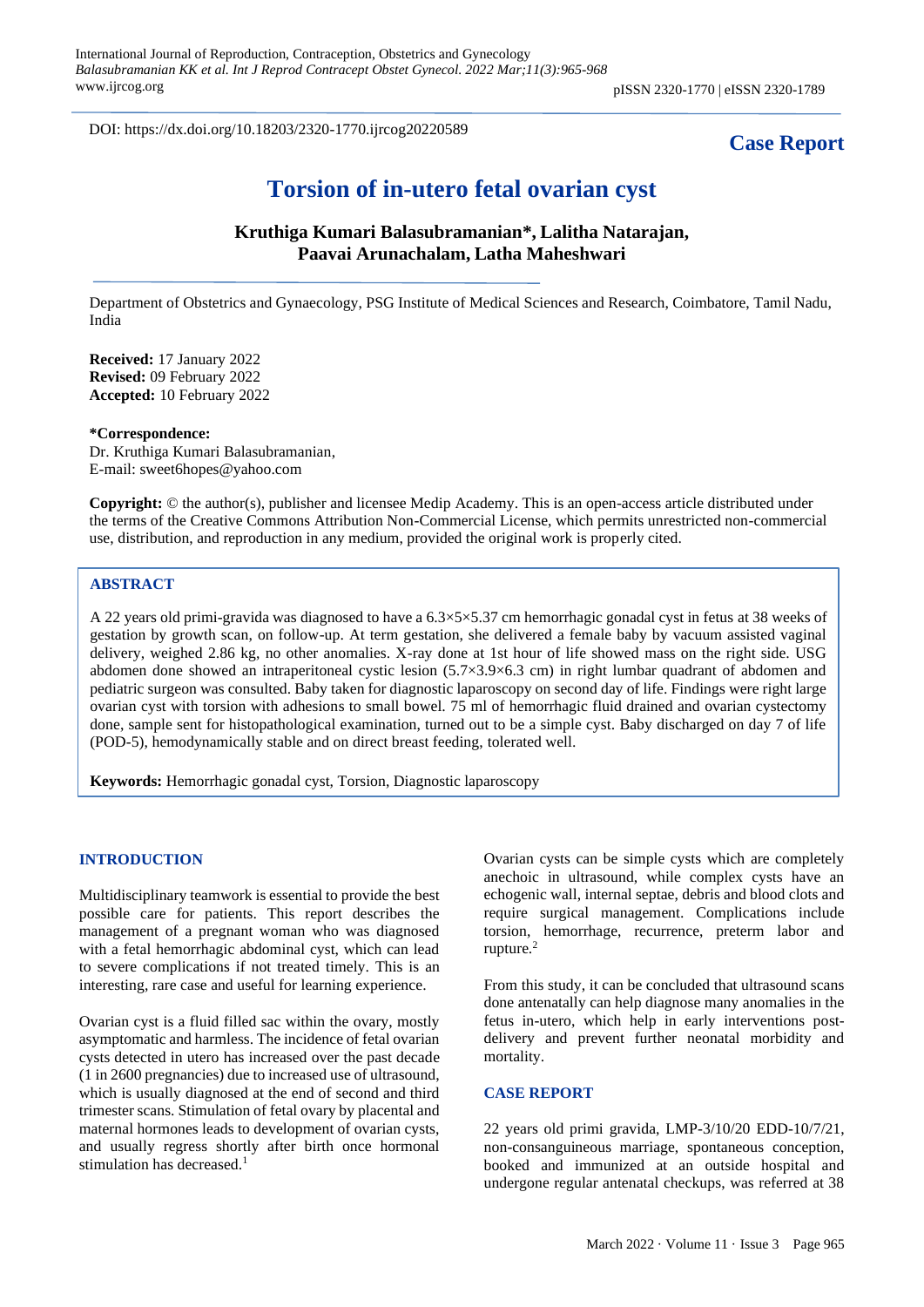weeks of gestation with growth scan findings of an intraabdominal biloculated cyst in the fetus of size  $5\times 5$  cm, diagnosed at 35 weeks+5 days of gestation, for further management. Upon arrival in our institution, routine antenatal investigations done. Ultrasound done revealed a multi loculated cyst in the right side of the fetal abdomen of size 6.3×5×5.37 cm, likely a right gonadal cyst with hemorrhage. First and second trimesters- all scans and lab investigations normal. No significant past medical/surgical history, no antenatal risk factors. Pediatric surgeon was consulted on the same day and parents were counselled accordingly.

At 39 weeks+3 days of gestation, she presented with labor pain, spontaneously progressed and delivered a live female baby by vacuum assisted vaginal delivery, weighing 2.86 kg (appropriate for gestational age), cried immediately after birth, with APGAR scores of 8/10, 9/10. No obvious congenital anomalies seen and abdomen examination done was soft, no distension, tenderness or erythema.

Passed meconium on table. X-ray of abdomen taken at 1st hour of life showed soft tissue shadow on right side, pushing bowel to left and pediatric surgery opinion obtained immediately. Baby was started on expressed breast milk, which the baby tolerated well. USG abdomen was taken, showed large well defined thin intraperitoneal cystic lesion of size 5.7×3.9×6.3 cm with floating internal echoes and echogenic debris with thin internal septations, suggestive of a complex ovarian cyst with hemorrhage, highly indicative of torsion. No evidence of any component or internal vascularity noted within.

Hence, with high suspicion of ovarian torsion, baby was taken up for diagnostic laparoscopy under general anesthesia on second day of life, which showed large right ovarian cyst with torsion with adhesions to the small bowel. Uterus and left ovary were normal. 75 ml of hemorrhagic fluid aspirated, and procedure was converted to laparoscopic ovarian cystectomy. Tissue sample was sent for histopathological examination, turned out to be simple cyst with features of torsion.

Baby was kept nil per oral and continued on IV fluids. Minimal tube feeds started by 6 hours post op and the baby tolerated well.

IV fluids tapered and oral feeds started on POD-1. Baby was discharged on day 7 of life, POD-5. Baby maintained saturation, hemodynamically stable, on direct breast feeds and tolerated well. Per abdomen examination was soft, no distension or tenderness and passed stools.

## I*nvestigations*

USG done antenatally at 38 weeks of gestation showed multi loculated cyst in the right side of the fetal abdomen of size 6.3×5×5.37 cm, likely a right gonadal cyst with hemorrhage. Post-delivery, on day 1 of life, X-ray of abdomen taken showed soft tissue shadow on right side, pushing bowel to left.

After which, USG abdomen was taken, showed large well defined thin intraperitoneal cystic lesion of size 5.7×3.9×6.3 cm with floating internal echoes and echogenic debris with thin internal septations, suggestive of a complex cyst at the sub-hepatic region and right lumbar quadrant of abdomen. No evidence of any component or internal vascularity noted within.

Hence, baby was taken up for diagnostic laparoscopy under general anesthesia on second day of life, which showed large right ovarian cyst with torsion with adhesions to the small bowel. Uterus and left ovary were normal. 75 ml of hemorrhagic fluid aspirated.

# *Differential diagnosis*

At 38 weeks of gestation, when ultrasound taken, a multiloculated hemorrhagic cyst was seen, which can likely be mesenteric cyst or ovarian cyst. In any antenatal mother at third trimester, with a female fetus, having a cyst in the lumbar quadrant should evoke a suspicion of ovarian cyst, while a thick wall cyst with bowel dilatation, then mesenteric cyst suspected. Any suspected ovarian cyst with hemorrhage points towards ovarian torsion, hence was diagnosed to be a hemorrhagic ovarian cyst with suspicion of torsion.

## *Treatment*

During pregnancy, patient was counselled regarding the cyst seen in the fetal abdomen. Post-delivery, after appropriate investigations, baby was taken up for diagnostic laparoscopy under general anesthesia on second day of life, which showed large right ovarian cyst with torsion with adhesions to the small bowel. Uterus and left ovary were normal. 75 ml of hemorrhagic fluid aspirated, and procedure was converted to laparoscopic ovarian cystectomy. Cyst was removed and tissue sample was sent for histopathological examination, turned out to be simple cyst with features of torsion.



**Figure 1: Growth scan.**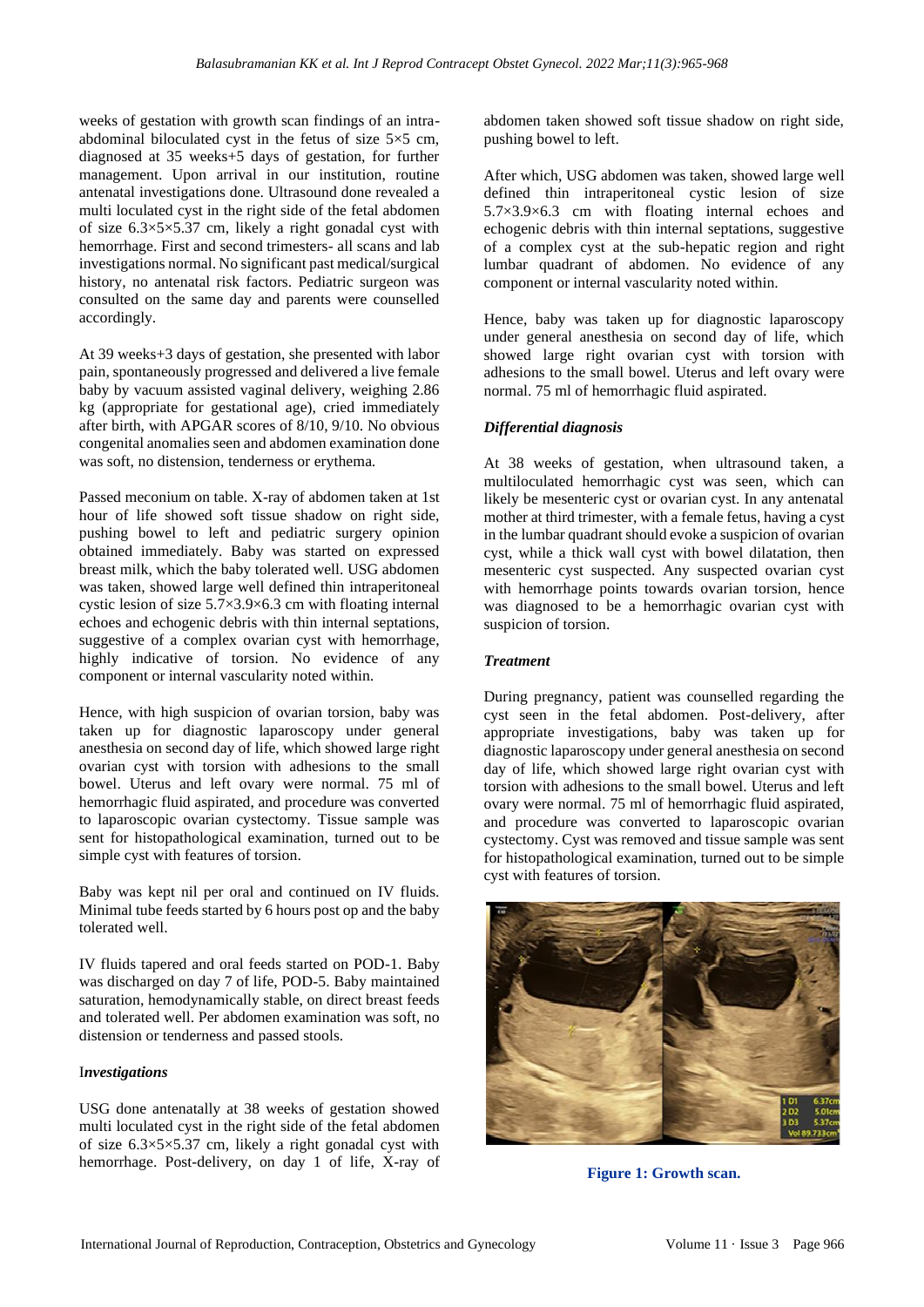

**Figure 2: X-Ray of baby on day 1 of life.**



**Figure 3: USG abdomen of baby.**



**Figure 4: Diagnostic laparoscopy.**

Baby was kept nil per oral and continued on IV fluids. Minimal tube feeds started by 6 hours post op and the baby tolerated well. IV fluids tapered and oral feeds started on POD-1. Baby was discharged on day 7 of life, POD-5.

Baby maintained saturation, hemodynamically stable, on direct breast feeds and tolerated well. Per abdomen examination was soft, no distension or tenderness and passed stools.

#### *Outcome and follow-up*

After laparoscopic cystectomy, baby was kept nil per oral and continued on IV fluids. Minimal tube feeds started by 6 hours post op and the baby tolerated well. IV fluids tapered and oral feeds started on POD-1.

Baby was discharged on day 7 of life, POD-5. Baby maintained saturation, hemodynamically stable, on direct breast feeds and tolerated well. Per abdomen examination was soft, no distension or tenderness and passed stools.

#### **DISCUSSION**

Fetal ovarian cysts are the most common abdominal masses in fetuses and neonates. The earliest age at which a fetal ovarian cyst detected is at 19<sup>th</sup> week of gestation, but usually identified arounds 28 weeks gestation.<sup>1</sup> Any antenatal mother at third trimester, with a female fetus, having a cyst in the lumbar quadrant should be suspected of ovarian cyst, while a thick wall cyst with bowel dilatation, then mesenteric cyst suspected. The most common complication of large ovarian cyst is torsion. Ovarian torsion results from partial or complete twist of ovary and fallopian tube. USG findings of ovarian torsion are variable echogenicity, ovarian edema, free pelvic fluid and absent blood flow on Doppler. Initially, there will be compromise of lymphatic drainage, followed by venous obstruction and hemorrhagic infarction, leading to gangrene, infection and peritonitis. For these in-utero fetal ovarian cysts, antenatal interventions are very rare, although cyst decompression can be done. Postnatally, all complex cysts and simple cysts of >6 cm size need to be removed, while simple cysts <6 cm, regular check-ups and reassurance is sufficient.<sup>3</sup>

The importance of aspiration of ovarian cysts exceeding a 40 mm diameter was reported by Noia et al. The authors emphasised that aspiration of ovarian cysts allows a good longitudinal treatment of foetal affection, thus avoiding torsion, tissue necrosis and postnatal surgery. The suggested threshold size for prenatal aspiration of simple cysts varied from 30 to 50 mm in most reports. Complications of large cysts include the impairment of spontaneous delivery, distension of the fetal abdomen and disruption of the fetal heart function. Another study by Dimitraki et al suggested treatment of symptomatic cysts or cysts with a diameter of >5 cm which do not regress or enlarge, whereas another report suggested neonatal surgery in the case of complex cysts regardless of size or in simple cysts larger than 20 mm in diameter. Surgical methods via laparoscopy or laparotomy can be performed depending on the experience of the surgeon. Two-port laparoscopy has been used in the management of fetal ovarian cyst that is cosmetically preferable and allows earlier feeding and recovery. Moreover, fetal ovarian carcinoma has been reported by Ziegler in a 30-weeks fetus. A review of the literature reveals that 85-90% of fetal ovarian masses are cystic (follicular or luteinic origins), and 10-15% are organic (3% carcinomas and 7-